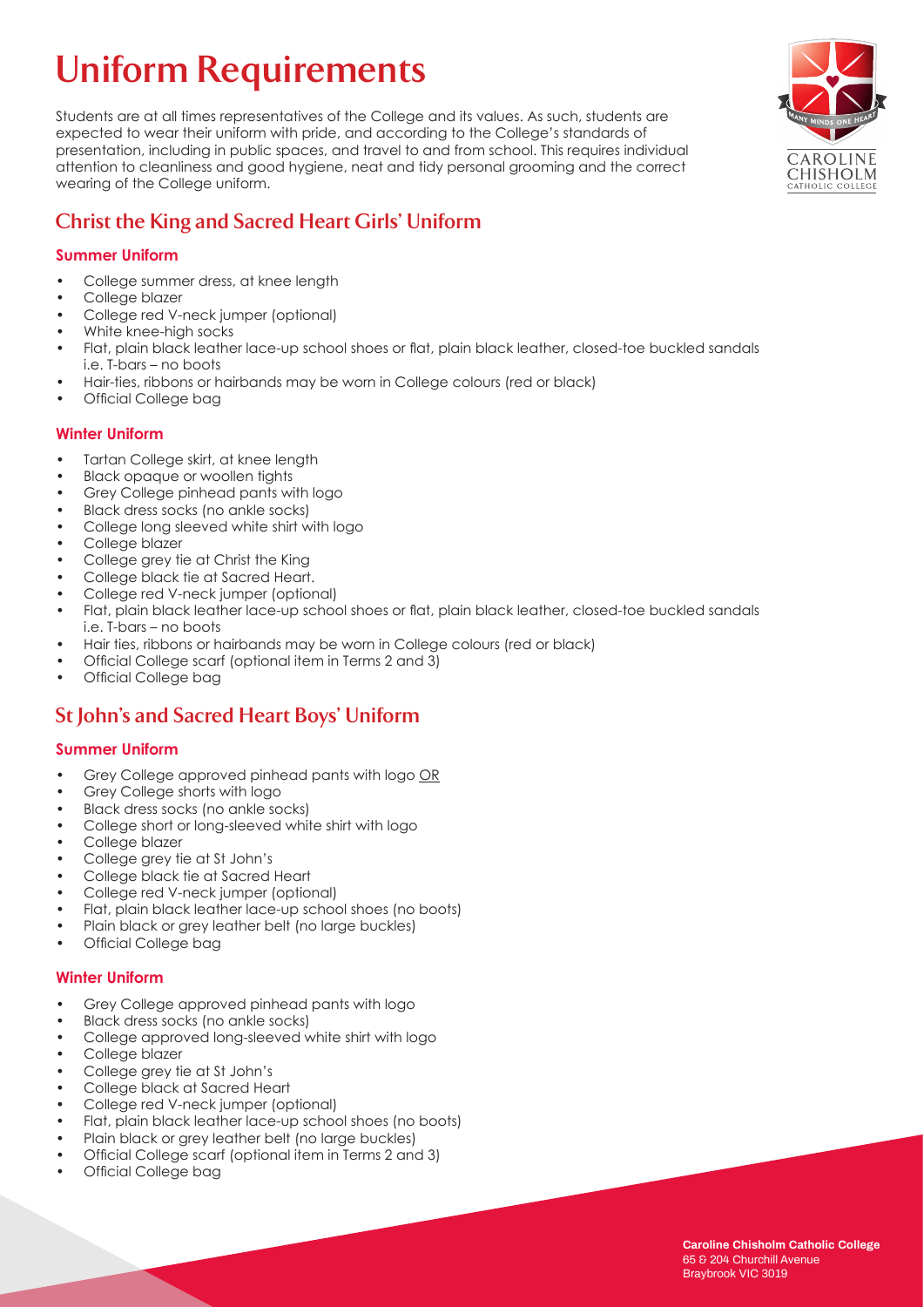# **All students' HPE Uniform**

- College red polo shirt with crest
- College red polo shirt with long sleeves with crest (optional for winter)
- College black shorts
- College black tracksuit pants
- College zipped jacket
- College cap (required Terms 1 and 4)
- Official College black tote bag with crest, where appropriate
- Supportive lace-up runners
- **Official College bathers**

## **College Blazer**

The expectation of the College is that the College Blazer is to be worn to and from the College and must be worn to all assemblies, exams and excursions.

The College red V-neck jumper is not to be worn as the outer-most garment to and from the College.

On afternoons when the weather is unsuitable for wearing blazers, the Director of Campus will make a decision as to whether blazers will need to be worn home by students.

# **Year 12 Jumper**

When available, Year 12 students will be permitted to wear their official Year 12 jumper in place of the College Blazer, except for any specified formal College occasion, such as Graduation.

# **College Bag**

Only the official College school bag is to be used, and should be kept clean and free of graffiti. There are two types to select from: traditional backpack or trolley version. The official College tote bag should be used for all excursions, sporting events, or as otherwise directed.

# **College Uniform Supplier**

#### **In store at Academy Uniforms Deer Park**

Families are welcome to visit the Academy Uniforms Deer Park store located at **10/85 Mt Derrimut Rd, Deer Park**

#### **Ph: (03) 8385 9111**

Families can order uniform items online at www.academyuniforms.com.au

#### **Opening hours**

Monday to Friday: 9am - 5pm Saturday: 9am - 12 noon

## **Presentation in Uniform**

Students are required to be in full College uniform when attending the College: timetabled classes, scheduled exams, learner mentor interviews, excursions, and whenever attending the College or College-related events.

Full HPE uniform may be worn to and from the College on the days when St John's students have practical HPE, Horticulture or Dance classes, or Premier League (not training days).

Sacred Heart students are required to change into their HPE uniform at the beginning of a double period for the following subjects: Advanced Fitness, Community Health, Dance, Drama, Health and Physical Education, Outdoor and Recreation, Outdoor and Environmental Studies, Physical Education and VET Sport and Recreation.

## **Personal Presentation**

Students are expected to be neat and tidy, and wear their uniform with pride:

- Shirts are to be tucked in at all times
- Ties should always be worn neatly and tied appropriately.

Students are required to wear the correct uniform as determined by their timetable and should not be in HPE uniform when there are issues with parts of their College uniform.